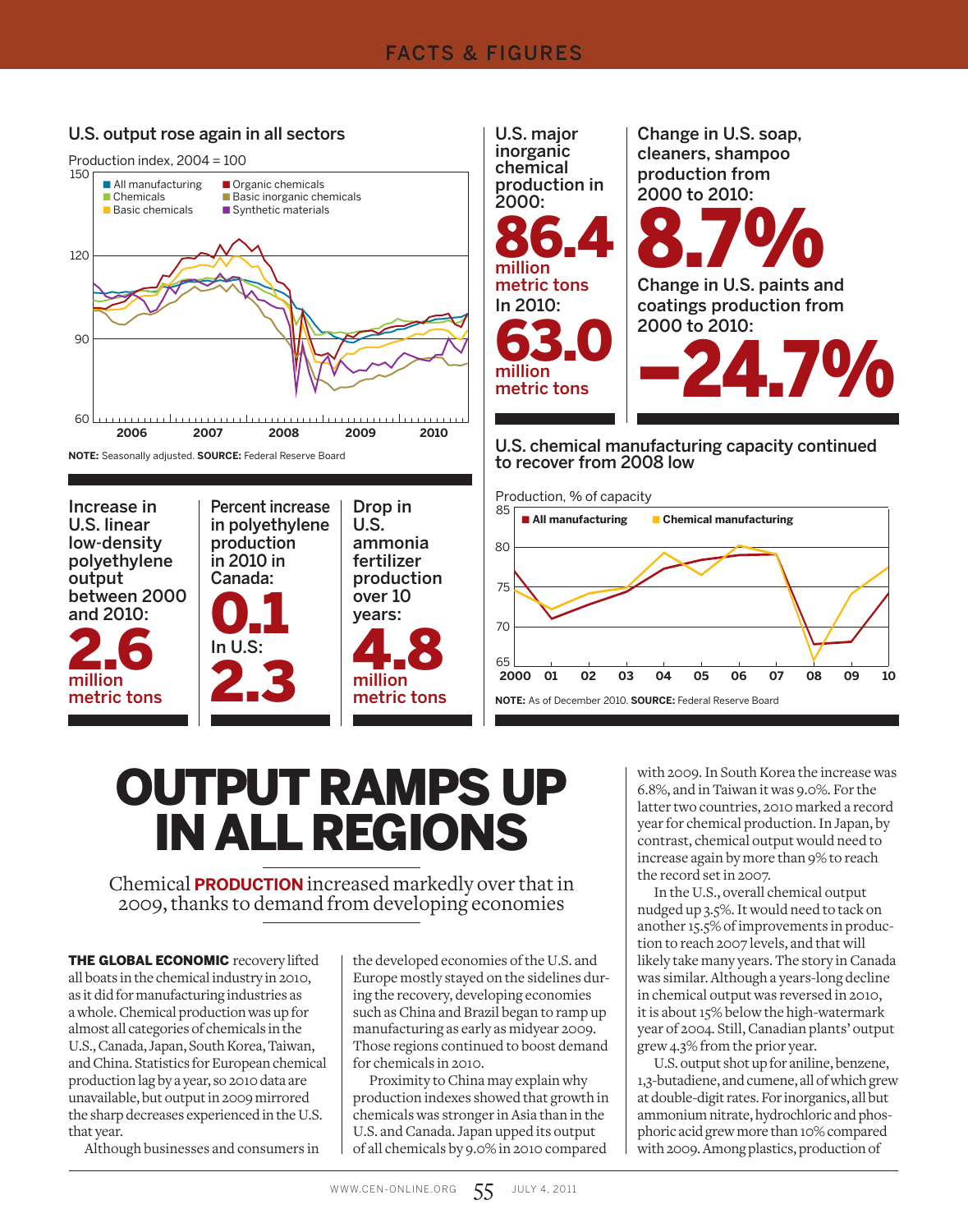PVC and copolymers grew at just under 10%. And even nylon, olefin, and polyester fibers turned around a decadelong slide.

In Asia, production of acrylonitrile, benzene, and purified terephthalic acid increased almost 10%. In Japan, production

of hydrogen peroxide and nitrogen soared 23.4% and 16.5%, respectively. But Japan has slid to third place in the production of the building block chemical ethylene, after South Korea and China.

For its part, China expanded its output of

methanol, which it produces from abundant coal reserves, by 38.9%. Japan, South Korea, and Taiwan all boosted manufacturing of plastics, especially polypropylene in Japan, polystyrene in South Korea, and acrylonitrile-butadiene-styrene in Taiwan.

| <b>U.S. PRODUCTION INDEX</b>                              |                                                                                       |       |       |       |       |       |       |       |       |       |       |         |                      |
|-----------------------------------------------------------|---------------------------------------------------------------------------------------|-------|-------|-------|-------|-------|-------|-------|-------|-------|-------|---------|----------------------|
|                                                           | Most chemical categories rose, but alkalis and chlorine showed the strongest recovery |       |       |       |       |       |       |       |       |       |       |         |                      |
| PRODUCTION INDEX.                                         |                                                                                       |       |       |       |       |       |       |       |       |       |       |         | <b>ANNUAL CHANGE</b> |
| $2004 = 100$                                              | 2000                                                                                  | 2001  | 2002  | 2003  | 2004  | 2005  | 2006  | 2007  | 2008  | 2009  | 2010  | 2009-10 | 2000-10              |
| <b>Total index</b>                                        | 99.7                                                                                  | 96.3  | 96.5  | 97.8  | 100.0 | 103.3 | 105.5 | 108.3 | 104.3 | 92.7  | 97.6  | 5.3%    | $-0.2%$              |
| All manufacturing                                         | 99.1                                                                                  | 95.2  | 95.7  | 97.2  | 100.0 | 104.2 | 107.0 | 110.4 | 105.2 | 91.0  | 96.3  | 5.8     | $-0.3$               |
| Nondurable manufacturing                                  | 100.0                                                                                 | 97.0  | 98.2  | 98.4  | 100.0 | 102.5 | 103.1 | 104.3 | 98.1  | 90.1  | 93.5  | 3.7     | $-0.7$               |
| <b>Chemicals</b>                                          | 90.3                                                                                  | 88.8  | 94.7  | 96.3  | 100.0 | 103.3 | 105.9 | 111.2 | 102.8 | 93.1  | 96.4  | 3.5     | 0.7                  |
| <b>Basic chemicals</b>                                    | 92.2                                                                                  | 83.3  | 89.0  | 91.8  | 100.0 | 100.4 | 103.2 | 115.9 | 102.3 | 84.9  | 91.6  | 8.0     | $-0.1$               |
|                                                           |                                                                                       |       |       |       |       |       |       |       |       |       |       |         |                      |
| Basic inorganic chemicals                                 | 95.7                                                                                  | 91.7  | 100.1 | 99.8  | 100.0 | 103.0 | 98.3  | 107.0 | 92.1  | 74.7  | 81.5  | 9.2     | $-1.6$               |
| Alkalis & chlorine                                        | 68.6                                                                                  | 57.6  | 84.8  | 85.9  | 100.0 | 112.8 | 96.9  | 97.1  | 86.6  | 63.2  | 71.2  | 12.6    | 0.4                  |
| Synthetic dyes & pigments                                 | 97.7                                                                                  | 90.8  | 104.7 | 105.2 | 100.0 | 102.5 | 103.5 | 114.7 | 102.7 | 86.0  | 90.2  | 4.9     | $-0.8$               |
| Other basic inorganic                                     | 100.8                                                                                 | 96.6  | 101.4 | 98.1  | 100.0 | 102.4 | 93.6  | 102.1 | 84.0  | 69.2  | 76.3  | 10.2    | $-2.7$               |
| chemicals                                                 |                                                                                       |       |       |       |       |       |       |       |       |       |       |         |                      |
|                                                           |                                                                                       |       |       |       |       |       |       |       |       |       |       |         |                      |
| Organic chemicals                                         | 90.9                                                                                  | 78.9  | 83.1  | 87.6  | 100.0 | 99.2  | 105.2 | 119.9 | 107.2 | 90.0  | 96.6  | 7.4     | 0.6                  |
|                                                           |                                                                                       |       |       |       |       |       |       |       |       |       |       |         |                      |
| Synthetic materials (a)                                   | 106.8                                                                                 | 96.5  | 98.6  | 96.6  | 100.0 | 107.0 | 104.9 | 110.5 | 93.9  | 80.2  | 85.1  | 6.1     | $-2.2$               |
| Plastic materials & resins                                | 102.6                                                                                 | 94.2  | 98.5  | 94.8  | 100.0 | 109.6 | 107.4 | 114.8 | 97.0  | 84.6  | 89.2  | 5.4     | $-1.4$               |
| Artificial & synthetic fibers                             | 127.4                                                                                 | 114.5 | 100.9 | 102.5 | 100.0 | 94.9  | 94.6  | 88.7  | 76.4  | 57.6  | 64.7  | 12.3    | $-4.5$               |
|                                                           |                                                                                       |       |       |       |       |       |       |       |       |       |       |         |                      |
| <b>Chemical products</b>                                  | 82.4                                                                                  | 86.9  | 95.3  | 97.6  | 100.0 | 105.2 | 108.9 | 109.4 | 105.3 | 97.1  | 96.9  | $-0.2$  | 1.6                  |
| Pharmaceuticals & medicines                               | 82.9                                                                                  | 89.2  | 96.3  | 99.7  | 100.0 | 103.9 | 108.2 | 109.6 | 107.0 | 101.0 | 102.0 | 0.9     | 2.1                  |
| Soap, cleaning compounds &<br>toiletries                  | 80.5                                                                                  | 81.8  | 91.2  | 89.4  | 100.0 | 108.0 | 113.6 | 123.5 | 114.5 | 104.5 | 108.7 | 4.0     | 3.0                  |
| Paint & coatings                                          | 96.2                                                                                  | 94.0  | 94.9  | 93.8  | 100.0 | 97.4  | 93.3  | 89.0  | 79.1  | 65.2  | 71.5  | 9.7     | $-2.9$               |
|                                                           |                                                                                       |       |       |       |       |       |       |       |       |       |       |         |                      |
| Pesticides, fertilizers & other<br>agricultural chemicals | 96.5                                                                                  | 88.9  | 91.7  | 95.9  | 100.0 | 103.7 | 108.2 | 99.6  | 86.1  | 93.7  | 93.7  | 0.0     | $-0.3$               |

**a** Includes synthetic rubber. **SOURCE:** Federal Reserve Board

#### CANADA PRODUCTION INDEX

The manufacturing and chemical sectors reversed their long slide in 2010

| <b>PRODUCTION INDEX.</b>        |       |       |       |       |       |       |       |       |      |       |       |      | <b>ANNUAL CHANGE</b> |
|---------------------------------|-------|-------|-------|-------|-------|-------|-------|-------|------|-------|-------|------|----------------------|
| $2004 = 100$                    | 2000  | 2001  | 2002  | 2003  | 2004  | 2005  | 2006  | 2007  | 2008 | 2009  | 2010  |      | 2009-10 2000-10      |
| All manufacturing               | 103.2 | 98.1  | 98.9  | 98.1  | 100.0 | 101.8 | 100.3 | 98.1  | 90.9 | 79.3  | 84.7  | 6.7% | $-2.0%$              |
| Chemicals                       | 91.1  | 93.2  | 97.2  | 99.9  | 100.0 | 98.3  | 99.5  | 95.9  | 91.4 | 82.0  | 85.5  | 4.3  | $-0.6$               |
| Basic chemicals                 | 110.5 | 110.5 | 109.2 | 107.5 | 100.0 | 107.7 | 112.3 | 106.7 | 98.4 | 81.8  | 91.8  | 12.2 | $-1.8$               |
| Pharmaceuticals & medicines     | 70.7  | 92.2  | 105.4 | 110.5 | 100.0 | 97.3  | 108.6 | 91.2  | 93.8 | 103.3 | 107.3 | 3.9  | 4.3                  |
| <b>COURSE, CLASSICS OVERFLI</b> |       |       |       |       |       |       |       |       |      |       |       |      |                      |

**URCE:** Statistics Canada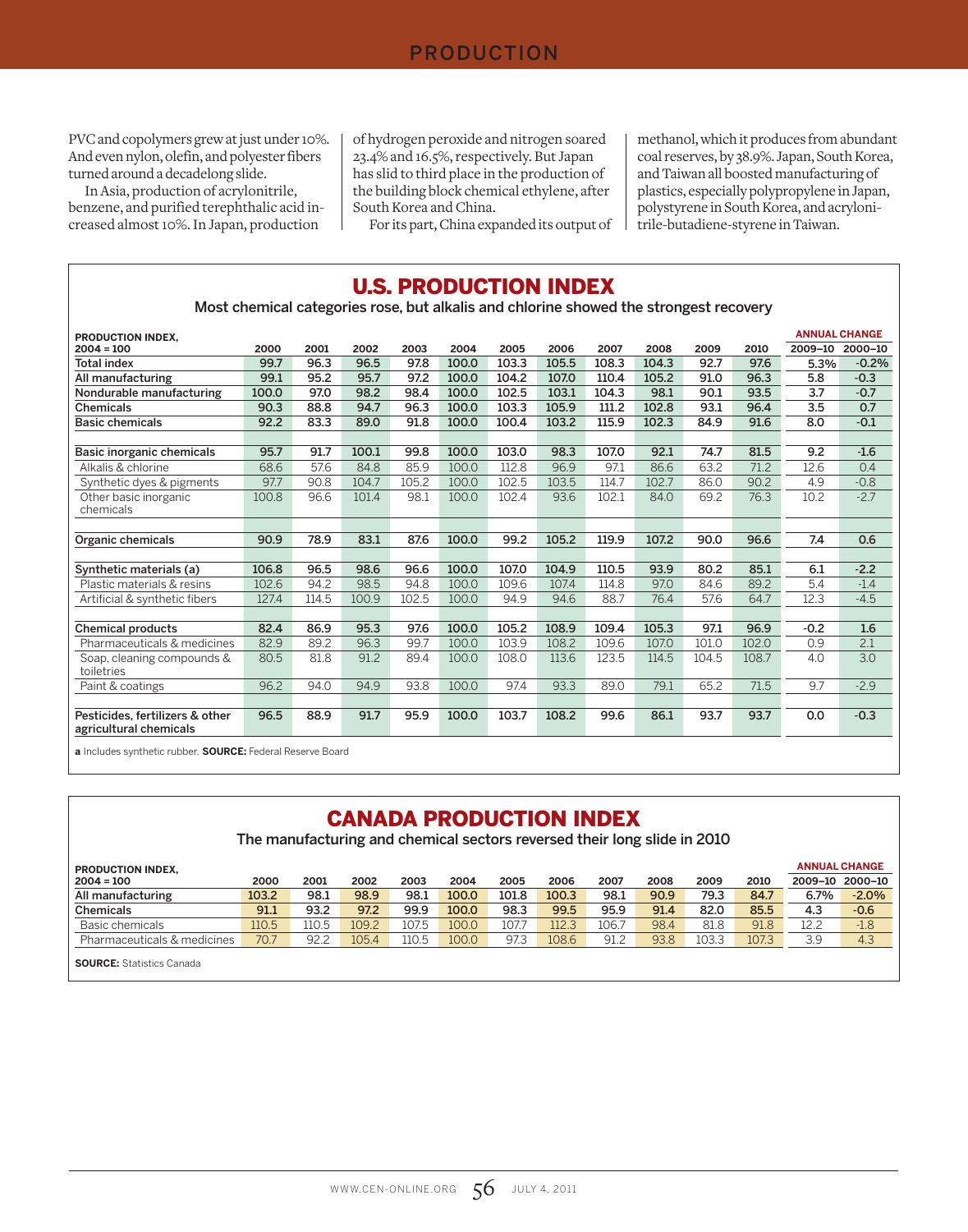## ASIA PRODUCTION INDEXES

Manufacturing rebounded in Japan, South Korea, and Taiwan last year

| PRODUCTION INDEX.               |       |       |       |       |       |       |       |       |       |       |       | <b>ANNUAL CHANGE</b> |         |
|---------------------------------|-------|-------|-------|-------|-------|-------|-------|-------|-------|-------|-------|----------------------|---------|
| $2004 = 100$                    | 2000  | 2001  | 2002  | 2003  | 2004  | 2005  | 2006  | 2007  | 2008  | 2009  | 2010  | 2009-102000-10       |         |
| <b>JAPAN</b>                    |       |       |       |       |       |       |       |       |       |       |       |                      |         |
| Mining & manufacturing          | 100.9 | 95.9  | 91.8  | 94.8  | 100.0 | 101.1 | 105.6 | 108.6 | 104.9 | 82.0  | 95.4  | 16.4%                | $-0.6%$ |
| All chemicals (a)               | 100.2 | 97.1  | 97.1  | 98.6  | 100.0 | 100.6 | 100.3 | 102.3 | 95.5  | 85.8  | 93.6  | 9.0                  | $-0.7$  |
| Petrochemicals                  | 98.1  | 93.6  | 94.5  | 97.4  | 100.0 | 101.0 | 99.0  | 102.2 | 92.1  | 85.0  | 92.5  | 8.8                  | $-0.6$  |
| Aromatics                       | 91.1  | 88.9  | 91.7  | 96.9  | 100.0 | 104.6 | 104.4 | 107.7 | 97.8  | 97.2  | 101.4 | 4.3                  | 1.1     |
| Industrial sodium chemicals     | 104.7 | 97.0  | 98.7  | 100.0 | 100.0 | 100.8 | 98.3  | 98.4  | 95.5  | 90.6  | 98.7  | 8.9                  | $-0.6$  |
| Inorganic chemicals & dyes      | 98.1  | 93.5  | 95.5  | 97.6  | 100.0 | 101.2 | 99.5  | 100.6 | 98.1  | 70.0  | 83.7  | 19.5                 | $-1.6$  |
| Organic chemicals               | 99.9  | 93.6  | 93.9  | 99.3  | 100.0 | 101.4 | 98.8  | 102.7 | 90.0  | 87.1  | 92.5  | 6.3                  | $-0.8$  |
| Cyclic intermediates & dyes     | 98.7  | 94.9  | 96.6  | 97.6  | 100.0 | 97.0  | 95.4  | 96.4  | 83.1  | 76.8  | 86.0  | 11.9                 | $-1.4$  |
| <b>Plastics</b>                 | 102.2 | 96.5  | 96.5  | 96.9  | 100.0 | 100.0 | 99.6  | 100.1 | 91.7  | 75.0  | 86.4  | 15.2                 | $-1.7$  |
| Synthetic rubber                | 97.9  | 90.1  | 94.1  | 97.6  | 100.0 | 100.6 | 99.4  | 102.3 | 102.1 | 80.2  | 98.4  | 22.7                 | 0.1     |
| <b>Fertilizers</b>              | 124.7 | 115.5 | 107.4 | 99.5  | 100.0 | 98.2  | 96.5  | 95.7  | 90.6  | 70.7  | 80.3  | 13.5                 | $-4.3$  |
|                                 |       |       |       |       |       |       |       |       |       |       |       |                      |         |
| <b>SOUTH KOREA</b>              |       |       |       |       |       |       |       |       |       |       |       |                      |         |
| All manufacturing               | 79.2  | 79.4  | 85.9  | 90.5  | 100.0 | 106.2 | 115.4 | 123.6 | 127.3 | 126.6 | 148.6 | 17.4%                | 6.5%    |
| <b>Chemicals &amp; chemical</b> | 84.0  | 86.3  | 91.8  | 95.3  | 100.0 | 103.1 | 105.7 | 113.0 | 113.8 | 119.9 | 128.0 | 6.8                  | 4.3     |
| products                        |       |       |       |       |       |       |       |       |       |       |       |                      |         |
| Rubber & plastic products       | 86.4  | 88.6  | 94.4  | 96.8  | 100.0 | 102.0 | 108.9 | 115.3 | 111.4 | 102.5 | 114.3 | 11.5                 | 2.8     |
|                                 |       |       |       |       |       |       |       |       |       |       |       |                      |         |
| <b>TAIWAN</b>                   |       |       |       |       |       |       |       |       |       |       |       |                      |         |
| All manufacturing               | 83.8  | 76.2  | 83.0  | 90.9  | 100.0 | 103.7 | 108.3 | 117.4 | 115.5 | 98.2  | 136.7 | 39.3%                | 5.0%    |
| <b>Chemicals</b>                | 57.3  | 65.4  | 73.8  | 85.3  | 100.0 | 104.0 | 98.1  | 99.4  | 90.4  | 109.0 | 118.9 | 9.0                  | 7.6     |
| Basic chemicals                 | 77.6  | 78.9  | 80.5  | 88.4  | 100.0 | 101.5 | 118.9 | 122.2 | 117.6 | 109.7 | 157.7 | 43.8                 | 7.4     |
| Petrochemicals                  | 59.7  | 72.1  | 80.9  | 92.1  | 100.0 | 102.6 | 104.4 | 123.8 | 117.2 | 120.6 | 140.3 | 16.4                 | 8.9     |
| Fertilizers                     | 115.7 | 108.0 | 103.4 | 103.2 | 100.0 | 107.1 | 108.5 | 110.0 | 105.1 | 99.1  | 115.6 | 16.7                 | 0.0     |
| Man-made fibers                 | 96.1  | 93.0  | 100.3 | 98.8  | 100.0 | 87.5  | 84.4  | 81.2  | 65.2  | 78.6  | 72.4  | $-7.9$               | $-2.8$  |
| Plastics & resins               | 84.7  | 84.9  | 91.2  | 95.8  | 100.0 | 98.1  | 98.6  | 107.2 | 95.7  | 99.1  | 106.8 | 7.8                  | 2.4     |
| Synthetic rubber                | 79.4  | 81.8  | 89.8  | 93.8  | 100.0 | 99.0  | 103.1 | 113.0 | 105.1 | 107.0 | 119.0 | 11.3                 | 4.1     |

**a** Excludes pharmaceuticals. **SOURCES:** Japan's Ministry of Economy, Trade & Industry; Korea National Statistical Office, Republic of Korea; Taiwan's Ministry of Economic Affairs

## U.S. ORGANICS

All products grew, but aniline, benzene, 1,3-butadiene, and cumene grew at double-digit rates

| <b>THOUSANDS OF METRIC TONS</b>            |        |        |        |        |        |        |        |        |        |        |        |         | <b>ANNUAL CHANGE</b> |
|--------------------------------------------|--------|--------|--------|--------|--------|--------|--------|--------|--------|--------|--------|---------|----------------------|
| UNLESS OTHERWISE INDICATED                 | 2000   | 2001   | 2002   | 2003   | 2004   | 2005   | 2006   | 2007   | 2008   | 2009   | 2010   | 2009-10 | 2000-10              |
| Aniline                                    | 846    | 865    | 921    | 969    | 1.034  | 964    | 930    | 978    | 1.009  | 845    | 1.064  | 25.9%   | 2.3%                 |
| Benzene (thousands of<br>$liters)$ $(a,b)$ | 9.156  | 7.271  | 8.130  | 7.926  | 8.781  | 7.574  | 7.642  | 7.979  | 6.359  | 5.772  | 6.862  | 18.9    | $-2.8$               |
| 1.3-Butadiene (c)                          | 2.009  | 1.721  | 1.869  | 1,901  | 2.204  | 2.046  | 1.987  | 2.047  | 1.633  | 1,427  | 1.580  | 10.7    | $-2.4$               |
| Cumene                                     | 3.741  | 3.186  | 3.503  | 3.397  | 3.736  | 3.509  | 3.559  | 3.702  | 3.386  | 2.705  | 3.478  | 28.6    | $-0.7$               |
| Ethylbenzene                               | 5.967  | 4.642  | 5.412  | 5.578  | 5.779  | 5.251  | 5.286  | 5.538  | 4.104  | 4.110  | 4.240  | 3.2     | $-3.4$               |
| Ethylene                                   | 25.113 | 22.513 | 23.644 | 22.976 | 25.682 | 23.974 | 25.020 | 25.412 | 22.554 | 22.610 | 23.975 | 6.0     | $-0.5$               |
|                                            |        |        |        |        |        |        |        |        |        |        |        |         |                      |
| Ethylene dichloride                        | 9.911  | 9.336  | 9.328  | 9.994  | 12.163 | 11.308 | 9.732  | 9.562  | 8.973  | 8.121  | 8.810  | 8.5     | $-1.2$               |
| Ethylene oxide                             | 3.867  | 3.343  | 3.447  | 3.660  | 3.772  | 3.166  | 3.445  | 3.415  | 2.903  | 2.579  | 2.664  | 3.3     | $-3.7$               |
| Propylene (d)                              | 14.457 | 13.176 | 14.425 | 13.939 | 15.345 | 15.490 | 15.650 | 16.187 | 14.783 | 13.280 | 14.085 | 6.1     | $-0.3$               |
| Styrene                                    | 5.405  | 4.214  | 4.899  | 5,167  | 5.394  | 5.042  | 4.827  | 5.100  | 4.100  | 3.960  | 4,102  | 3.6     | $-2.7$               |
| Vinyl acetate                              | 1.497  | 1.188  | 1.349  | l.306  | 1.431  | 1.327  | 1,315  | 1.391  | 1.267  | 1.302  | 1.386  | 6.5     | $-0.8$               |

**a** Production by tar distillers and coke-oven operators is not included. **b** Specification grades. **c** Rubber grade. **d** All grades. **SOURCE:** National Petrochemical & Refiners Association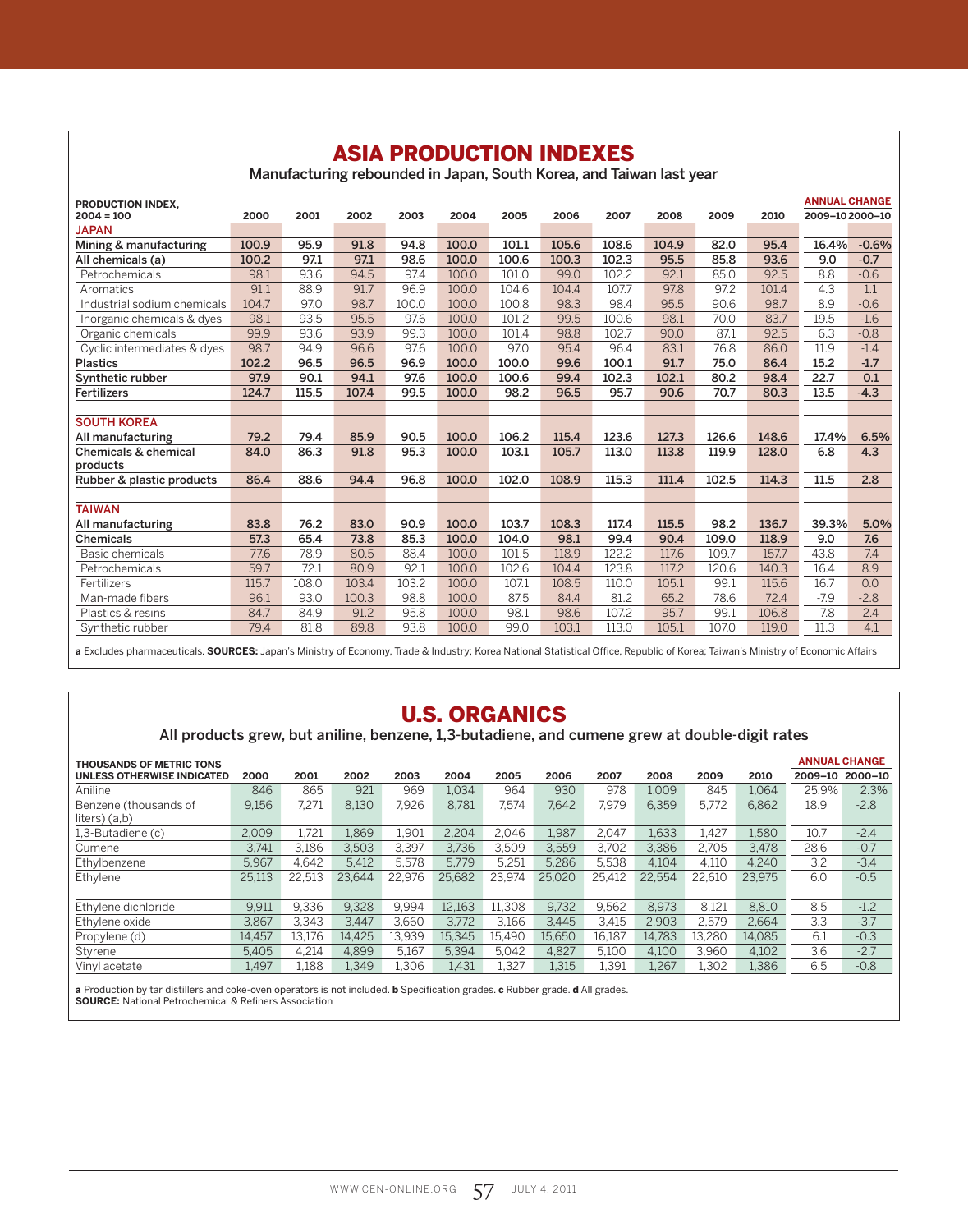## ASIA ORGANICS

The majority of organics grew strongly last year

|                                 |       |       |       |       |       |       |       |       |       |       |       | <b>ANNUAL CHANGE</b> |          |
|---------------------------------|-------|-------|-------|-------|-------|-------|-------|-------|-------|-------|-------|----------------------|----------|
| <b>THOUSANDS OF METRIC TONS</b> | 2000  | 2001  | 2002  | 2003  | 2004  | 2005  | 2006  | 2007  | 2008  | 2009  | 2010  | 2009-10              | 2000-10  |
| <b>JAPAN</b>                    |       |       |       |       |       |       |       |       |       |       |       |                      |          |
| Acetic acid                     | 675   | 594   | 569   | 592   | 589   | 599   | 597   | 587   | 500   | 384   | 450   | 17.2%                | $-4.0\%$ |
| Acetone                         | 508   | 476   | 472   | 492   | 539   | 546   | 531   | 593   | 491   | 477   | 521   | 9.2                  | 0.3      |
| Acrylonitrile                   | 732   | 738   | 708   | 780   | 711   | 742   | 667   | 743   | 600   | 602   | 663   | 10.1                 | $-1.0$   |
| Benzene (a)                     | 4,425 | 4,261 | 4,313 | 4,551 | 4,758 | 4,980 | 4,874 | 5,245 | 4,581 | 4,259 | 4,764 | 11.9                 | 0.7      |
| Butadiene                       | 1,044 | 976   | 993   | 1,062 | 1,041 | 1,040 | 1,002 | 1,024 | 953   | 871   | 977   | 12.2                 | $-0.7$   |
| Butanol                         | 461   | 472   | 476   | 519   | 506   | 513   | 537   | 537   | 482   | 436   | 520   | 19.3                 | 1.2      |
|                                 |       |       |       |       |       |       |       |       |       |       |       |                      |          |
| Caprolactam                     | 599   | 531   | 508   | 530   | 503   | 458   | 467   | 467   | 432   | 342   | 422   | 23.4                 | $-3.4$   |
| Cyclohexane                     | 673   | 598   | 607   | 685   | 676   | 722   | 731   | 703   | 557   | 407   | 483   | 18.7                 | $-3.3$   |
| Ethylene                        | 7,614 | 7,361 | 7,152 | 7,367 | 7,570 | 7,618 | 7,522 | 7,739 | 6,882 | 6.913 | 7,018 | 1.5                  | $-0.8$   |
| Ethylene dichloride             | 3,431 | 3,275 | 3,352 | 3,463 | 3,594 | 3,687 | 3,514 | 3,603 | 3,212 | 3,242 | 3,222 | $-0.6$               | $-0.6$   |
| Ethylene glycol                 | 930   | 787   | 733   | 814   | 786   | 841   | 763   | 754   | 629   | 581   | 596   | 2.6                  | $-4.4$   |
| Ethylene oxide                  | 990   | 891   | 868   | 939   | 941   | 1,005 | 974   | 966   | 865   | 759   | 845   | 11.3                 | $-1.6$   |
|                                 |       |       |       |       |       |       |       |       |       |       |       |                      |          |
| Octanol                         | 278   | 262   | 302   | 306   | 307   | 279   | 280   | 270   | 259   | 267   | 286   | 7.1                  | 0.3      |
| Phenol                          | 916   | 884   | 891   | 926   | 966   | 938   | 860   | 961   | 772   | 786   | 853   | 8.5                  | $-0.7$   |
|                                 |       |       |       |       |       |       |       |       |       |       |       |                      |          |
| Phthalate plasticizers          | 396   | 369   | 377   | 382   | 357   | 315   | 279   | 281   | 246   | 172   | 212   | 23.3                 | $-6.1$   |
| Phthalic anhydride              | 290   | 259   | 262   | 262   | 257   | 239   | 175   | 179   | 176   | 134   | 159   | 18.7                 | $-5.8$   |
| Polypropylene glycol            | 304   | 294   | 299   | 314   | 346   | 339   | 344   | 343   | 308   | 240   | 284   | 18.3                 | $-0.7$   |
| Propylene                       | 5,453 | 5,342 | 5,309 | 5,610 | 5,767 | 6,030 | 6,090 | 6,286 | 5,674 | 5,590 | 5,986 | 7.1                  | 0.9      |
|                                 |       |       |       |       |       |       |       |       |       |       |       |                      |          |
| Purified terephthalic acid      | 1,527 | 1,496 | 1,624 | 1,443 | 1,531 | 1,472 | 1,432 | 1,254 | 1.015 | 893   | 1,131 | 26.7                 | $-3.0$   |
| Styrene                         | 2,968 | 3,004 | 3,016 | 3,201 | 3,345 | 3,392 | 3,295 | 3,533 | 2,851 | 2,996 | 2,939 | $-1.9$               | $-0.1$   |
| Toluene (a)                     | 1,489 | 1,423 | 1,548 | 1,584 | 1,634 | 1,676 | 1,633 | 1,637 | 1,437 | 1,415 | 1,393 | $-1.6$               | $-0.7$   |
| Toluene diisocyanate            | 214   | 214   | 223   | 230   | 245   | 216   | 232   | 229   | 224   | na    | na    | na                   | na       |
| Xylene (a)                      | 4,681 | 4,798 | 4,900 | 5,213 | 5,395 | 5,570 | 5,727 | 6,006 | 5,698 | 5,628 | 5,935 | 5.5                  | 2.4      |
| p-Xylene                        | 2,920 | 2,814 | 2,920 | 3,097 | 3,164 | 3,358 | 3,357 | 3,301 | 3,039 | 3,218 | 3,177 | $-1.3$               | 0.8      |
|                                 |       |       |       |       |       |       |       |       |       |       |       |                      |          |
| <b>SOUTH KOREA</b>              |       |       |       |       |       |       |       |       |       |       |       |                      |          |
| Benzene                         | 2,834 | 2,650 | 2,852 | 3,246 | 3,462 | 3,594 | 3,719 | 4,065 | 4,006 | 4,075 | 4,417 | 8.4%                 | 4.5%     |
| <b>Butadiene</b>                | 808   | 777   | 816   | 860   | 917   | 939   | 948   | 1,078 | 1.072 | 1.097 | 1.161 | 5.8                  | 3.7      |
| Ethylene                        | 5,439 | 5,398 | 5,636 | 5,872 | 5,945 | 6,058 | 6,055 | 6,788 | 6,989 | 7,349 | 7,290 | $-0.8$               | 3.0      |
| Propylene                       | 3,409 | 3,273 | 3,557 | 3,753 | 3,892 | 3,945 | 4,172 | 4,669 | 4,772 | 5,205 | 5,333 | 2.5                  | 4.6      |
| Vinyl chloride                  | 1,133 | 1,392 | 1,416 | 1,441 | 1,498 | 1,501 | 1,521 | 1,512 | 1,473 | 1,446 | na    | na                   | na       |
|                                 |       |       |       |       |       |       |       |       |       |       |       |                      |          |
| <b>TAIWAN</b>                   |       |       |       |       |       |       |       |       |       |       |       |                      |          |
| Acrylonitrile                   | 186   | 292   | 339   | 352   | 379   | 386   | 418   | 451   | 360   | 412   | 458   | 11.2%                | 9.4%     |
| Benzene                         | 690   | 1.070 | 931   | 998   | 1,088 | 1,204 | 1,180 | 1,606 | 1,550 | 1,558 | 1.708 | 9.6                  | 9.5      |
| <b>Butadiene</b>                | 220   | 349   | 346   | 390   | 412   | 387   | 394   | 521   | 513   | 527   | 577   | 9.5                  | 10.1     |
| Caprolactam                     | 171   | 184   | 186   | 216   | 216   | 247   | 257   | 257   | 216   | 253   | 290   | 14.6                 | 5.4      |
| Dioctyl phthalate               | 198   | 280   | 257   | 243   | 239   | 204   | 211   | 244   | 189   | 224   | 122   | $-45.5$              | $-4.7$   |
| Ethylene                        | 1,592 | 2,584 | 2,393 | 2,679 | 2,864 | 2,890 | 2,888 | 3,666 | 3,623 | 3,852 | 3,929 | 2.0                  | 9.5      |
|                                 |       |       |       |       |       |       |       |       |       |       |       |                      |          |
| Ethylene glycol                 | 612   | 1,036 | 939   | 1,169 | 1,459 | 1,413 | 1,343 | 1,795 | 2,014 | 2,039 | 2,139 | 4.9                  | 13.3     |
| Propylene                       | 930   | 1,410 | 1,462 | 1,752 | 1,995 | 2,012 | 2,105 | 2,835 | 2,663 | 2,881 | 2,976 | 3.3                  | 12.3     |
| Purified terephthalic acid      | 3,140 | 3,217 | 3,705 | 4,079 | 4,620 | 4,597 | 4,400 | 4,437 | 4,096 | 4,406 | 5,163 | 17.2                 | 5.1      |
| Styrene                         | 956   | 1.146 | 1.249 | 1.274 | 1,247 | 1.248 | 1.222 | 1.824 | 1,679 | 1.906 | 1.921 | 0.8                  | 7.2      |
|                                 |       |       |       |       |       |       |       |       |       |       |       |                      |          |
| Toluene                         | 26    | 54    | 42    | 64    | 140   | 86    | 30    | 36    | 16    | 39    | 167   | 328.2                | 20.4     |
| Vinyl chloride                  | 1,410 | 1,452 | 1,557 | 1,718 | 1,763 | 1,783 | 1,609 | 1,810 | 1,633 | 1,773 | 1,758 | $-0.8$               | 2.2      |

**a** Petroleum and nonpetroleum sources. **na** = not available. **SOURCES:** Japan's Ministry of Economy, Trade & Industry; Korea National Statistical Office, Republic of Korea;<br>Petrochemical Industry Association of Taiwan; Ta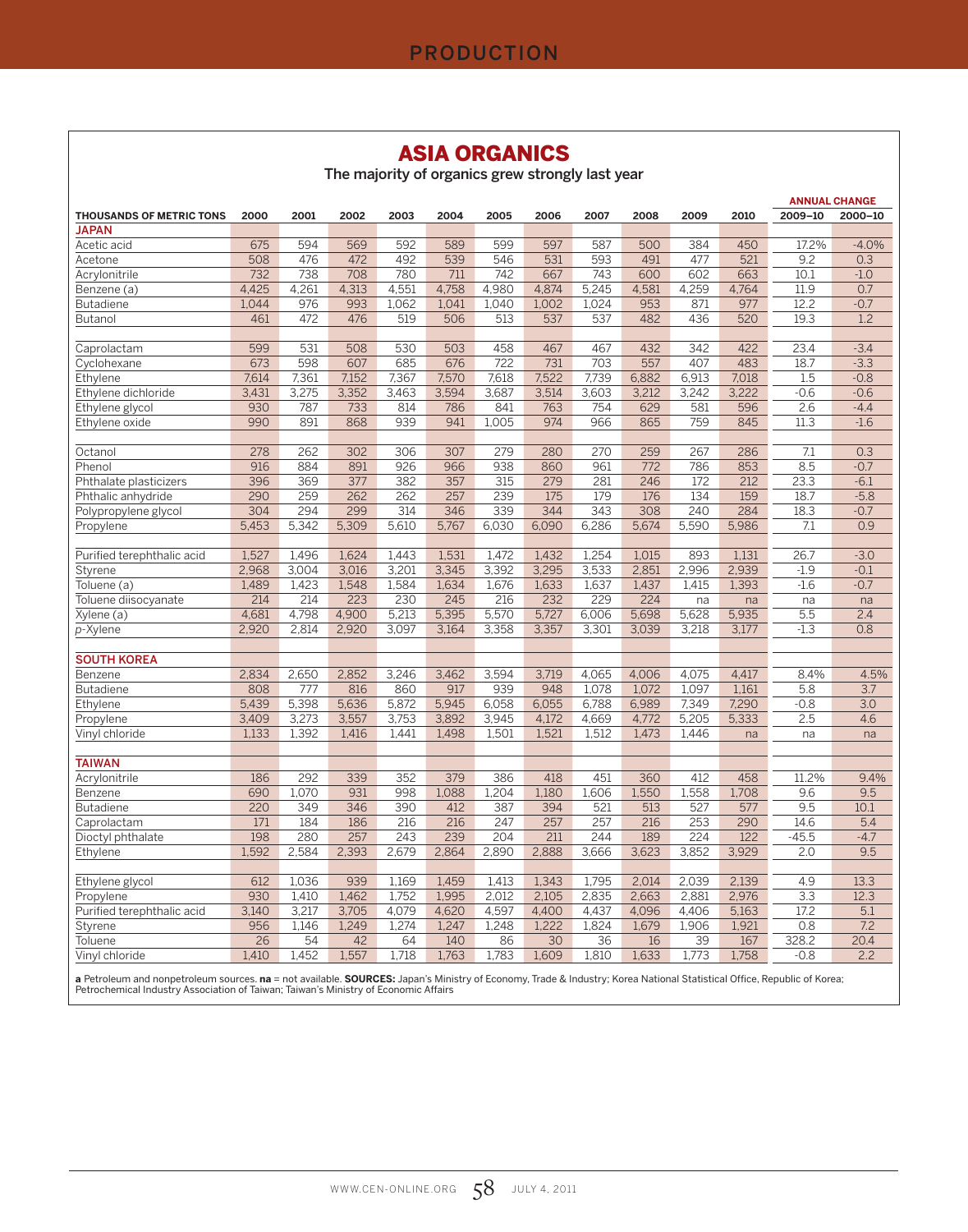## CANADA ORGANICS

Petrochemicals saw a robust recovery in 2010

| <b>THOUSANDS OF</b> |       |       |       |       |       |      |      |       |       |       |       | <b>ANNUAL CHANGE</b> |         |
|---------------------|-------|-------|-------|-------|-------|------|------|-------|-------|-------|-------|----------------------|---------|
| <b>METRIC TONS</b>  | 2000  | 2001  | 2002  | 2003  | 2004  | 2005 | 2006 | 2007  | 2008  | 2009  | 2010  | 2009-10 2000-10      |         |
| Benzene             | 859   | 751   | 849   | 843   | 915   | 798  | 743  | 794   | 704   | 515   | 638   | 23.9%                | $-2.9%$ |
| <b>Butadiene</b>    | 252   | 245   | 276   | 276   | 289   | 246  | 262  | 234   | na    | 17C   | 213   | 25.3                 | $-1.7$  |
| Ethylene (a)        | 4.069 | 4.261 | 4.734 | 4.729 | 5.095 | na   | na   | 5.055 | 4.859 | 4.297 | 4.373 | 1.8                  | 0.7     |
| Formaldehvde        | 194   | 179   | 212   | 245   | 269   | na   | 236  | 195   | 165   | 147   | 127   | $-13.6$              | $-4.1$  |
|                     |       |       |       |       |       |      |      |       |       |       |       |                      |         |
| Propylene           | 934   | 882   | 956   | 938   | 939   | 737  | 833  | 917   | 771   | 591   | 660   | 11.7                 | $-3.4$  |
| Toluene             | 218   | 222   | 256   | 289   | na    | na   | 253  | 211   | na    | 166   | 274   | 65.1                 | 2.3     |
| Xylenes             | 312   | 271   | 294   | 336   | 351   | na   | na   | na    | na    | 256   | 292   | 14.1                 | $-0.7$  |

**NOTE:** Some data are not being released because of confidentiality requirements. **a** Data for 2008, 2009, and 2010 are C&EN estimates. **na** = not available. **SOURCE:** Statistics Canada

## EUROPE ORGANICS

Petrochemical production took an enormous hit in 2009

|                                           |        |        |        |        |        |        |        |        |        |        |        | <b>ANNUAL</b>             |
|-------------------------------------------|--------|--------|--------|--------|--------|--------|--------|--------|--------|--------|--------|---------------------------|
| <b>THOUSANDS OF</b><br><b>METRIC TONS</b> | 1999   | 2000   | 2001   | 2002   | 2003   | 2004   | 2005   | 2006   | 2007   | 2008   | 2009   | <b>CHANGE.</b><br>2008-09 |
| Acetic acid                               | 593    | 754    | 495    | 716    | 676    | 1,451  | 1,500  | 866    | 869    | 960    | 623    | $-35.1%$                  |
| Acetone                                   | 1,307  | 1,325  | 404    | 1.011  | 1,235  | 1,567  | 1,336  | 1,536  | 1,559  | 1.529  | 1.381  | $-9.7$                    |
| Benzene                                   | 3,705  | 4,565  | 6,670  | 6,817  | 6,535  | 7,931  | 7,089  | 6,052  | 6.110  | 5,107  | 4,929  | $-3.5$                    |
| <b>Butadiene</b>                          | 2,027  | 2,097  | 1,992  | 2,024  | 2,131  | 2,221  | 2,221  | 2,182  | 2,188  | 2,020  | 1,813  | $-10.2$                   |
| 1-Butanol                                 | 44     | 67     | 531    | 575    | 542    | 788    | 816    | 417    | 419    | 399    | 333    | $-16.5$                   |
|                                           |        |        |        |        |        |        |        |        |        |        |        |                           |
| Ethylbenzene                              | 937    | 149    | 1.180  | 769    | 911    | 4,262  | 4,276  | 1,146  | 1.130  | 1.226  | 1.091  | $-11.0$                   |
| Ethylene                                  | 19,362 | 19,444 | 19,674 | 20,159 | 20,686 | 21,408 | 21,600 | 21,191 | 21,818 | 19,968 | 18,768 | $-6.0$                    |
| Ethylene dichloride                       | 1,056  | 1,122  | 2,759  | 3,358  | 3,374  | 6.044  | 6,646  | 1,407  | 1.450  | 1,323  | 1.145  | $-13.5$                   |
| Ethylene glycol                           | 1,177  | 1,195  | 268    | 239    | 857    | 1,404  | 1,637  | 1,470  | 1,501  | 1,283  | 962    | $-25.0$                   |
| Ethylene oxide                            | 592    | 637    | 934    | 717    | 792    | 2,960  | 2,800  | 2,650  | 2.856  | 2,619  | 2,400  | $-8.4$                    |
|                                           |        |        |        |        |        |        |        |        |        |        |        |                           |
| Formaldehyde                              | 947    | 954    | 2,463  | 3,299  | 3,295  | 4,017  | 4,057  | 1,076  | 1,210  | 1,175  | 1,058  | $-10.0$                   |
| Methanol                                  | 869    | 1,148  | 2,030  | 1.844  | 2,009  | 2,878  | 3,248  | 2,395  | 2,100  | 1,589  | 1,558  | $-2.0$                    |
| Phenol                                    | na     | na     | 689    | 797    | 724    | 2,375  | 2,332  | 2,355  | 2,446  | 2,353  | 1,980  | $-15.9$                   |
| Phthalic anhydride                        | 446    | 488    | 371    | 442    | 430    | 848    | 852    | 475    | 512    | na     | na     | na                        |
| Propylene                                 | 13,153 | 13,330 | 13,352 | 14,107 | 14,708 | 15,187 | 15,532 | 15,353 | 15,675 | 14,758 | 14,430 | $-2.2$                    |
|                                           |        |        |        |        |        |        |        |        |        |        |        |                           |
| Propylene glycol                          | 429    | 443    | 316    | 305    | 329    | 1,987  | 2,179  | 723    | 773    | 593    | na     | na                        |
| Propylene oxide                           | 845    | 908    | 735    | 777    | 861    | 2,292  | 2,338  | 2,259  | 2.424  | 2,229  | 2,023  | $-9.2$                    |
| Styrene                                   | 2,989  | 3,215  | 958    | 3,078  | 3,215  | 6,220  | 4,963  | 4,380  | 4,656  | 4,032  | 2,982  | $-26.0$                   |
| Toluene                                   | 1,172  | 1,155  | 886    | 919    | 848    | 1,913  | 2,014  | 1,699  | 1.691  | 1,569  | 1,408  | $-10.3$                   |
| Vinyl acetate                             | 718    | 644    | 457    | 667    | 502    | 881    | 800    | 910    | 946    | na     | na     | na                        |
| Xylenes                                   | 2.497  | 2,602  | 579    | 1,122  | 626    | 4.382  | 4,282  | 4,257  | 3,766  | 2,630  | 2,705  | 2.9                       |

**NOTE:** Data for 2010 were not available by C&EN's deadline. Data from 2005 forward are for 27 countries in the European Union; between 2002 and 2005, for 25 countries; and prior<br>to 2002, for 15 countries. Thus, 10-year co

## U.S. INORGANICS

Production of all inorganics rose, with majority showing double-digit gains

|                                 |        |        |        |        |        |        |        |        |        |        |        |         | <b>ANNUAL CHANGE</b> |
|---------------------------------|--------|--------|--------|--------|--------|--------|--------|--------|--------|--------|--------|---------|----------------------|
| <b>THOUSANDS OF METRIC TONS</b> | 2000   | 2001   | 2002   | 2003   | 2004   | 2005   | 2006   | 2007   | 2008   | 2009   | 2010   | 2009-10 | 2000-10              |
| Ammonium nitrate (a)            | 7.237  | 5.833  | 6.436  | 5.733  | 6.558  | 6.541  | 6.411  | 7.475  | 7.111  | 6.297  | 6.878  | 9.2%    | $-0.5%$              |
| Chlorine                        | 12.698 | .487   | 11.681 | 10.359 | 12.326 | 10.275 | 10.331 | 10.789 | 9.680  | 8.518  | 9.735  | 14.3    | $-2.6$               |
| Hydrochloric acid               | 4.278  | 3.969  | 4.037  | 4.179  | 5.301  | 4.618  | 4.232  | 4.223  | 3.808  | 3.433  | 3,556  | 3.6     | $-1.8$               |
| Phosphoric acid $(P_2O_5)$      | 11.330 | 10.472 | 11.146 | 11.324 | 11.511 | 11.447 | 10.700 | 10.957 | 9.213  | 8.655  | 9.378  | 8.4     | $-1.9$               |
| Sodium chlorate                 | 853    | 792    | 721    | 668    | 556    | 523    | 558    | 560    | 551    | 381    | 485    | 27.4    | $-5.5$               |
| Sodium hydroxide                | 10.451 | 9.811  | 9.459  | 8.793  | 9.618  | 8.519  | 8.061  | 8.044  | 7.357  | 6.568  | 7.520  | 14.5    | $-3.2$               |
| Sulfuric acid (b)               | 39.584 | 36.338 | 36.062 | 37.373 | 38.021 | 37.183 | 35.909 | 36.049 | 31.614 | 29.139 | 32.511 | 11.6    | $-1.9$               |
|                                 |        |        |        |        |        |        |        |        |        |        |        |         |                      |

**a** Original solution. **b** Gross (new and fortified). **SOURCES:** Department of Commerce, Bureau of the Census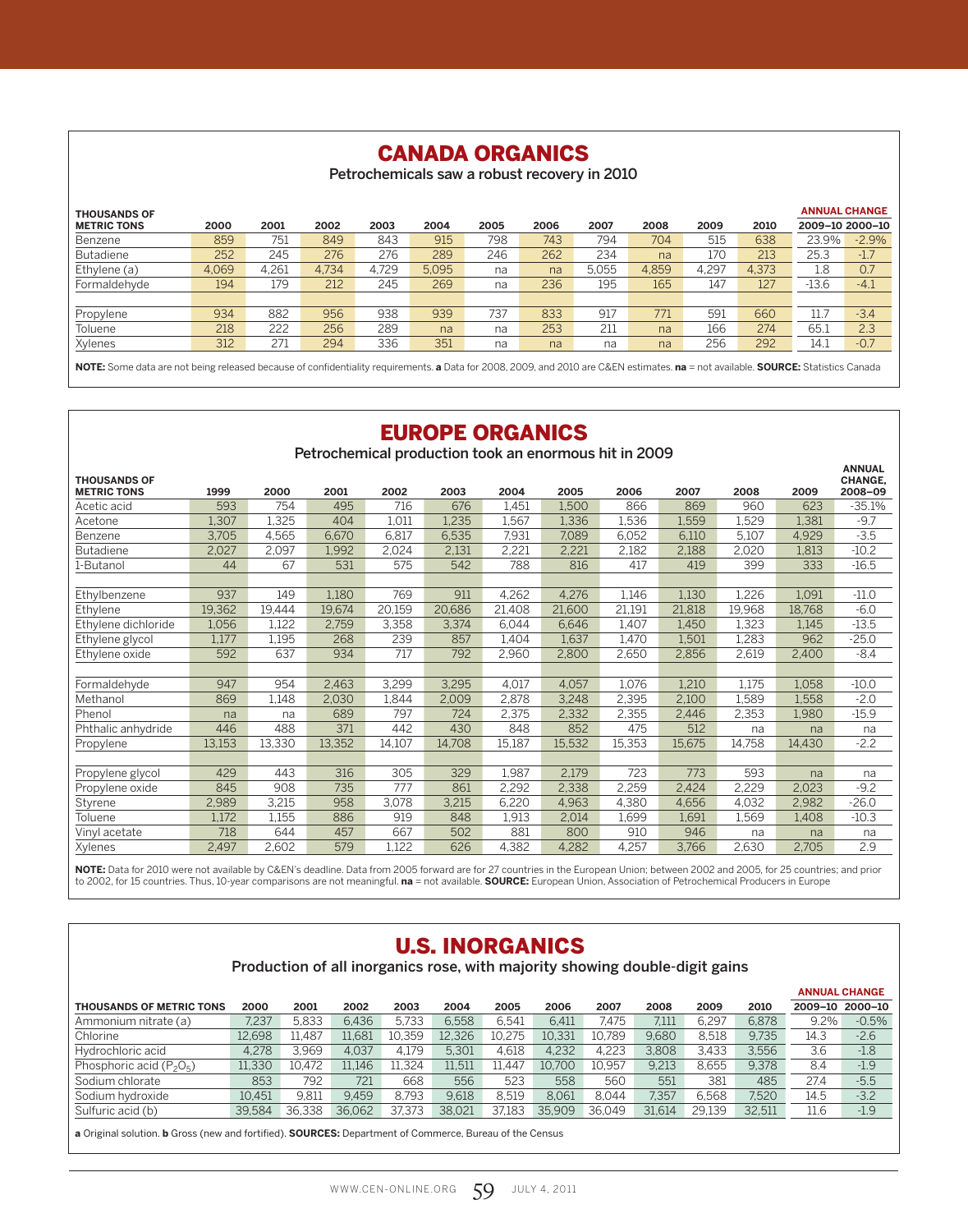#### CANADA INORGANICS

Large-volume inorganics reported strong increases in 2010

| <b>THOUSANDS OF</b> |       |       |       |       |       |       |       |       |       |       |       | <b>ANNUAL CHANGE</b> |        |
|---------------------|-------|-------|-------|-------|-------|-------|-------|-------|-------|-------|-------|----------------------|--------|
| <b>METRIC TONS</b>  | 2000  | 2001  | 2002  | 2003  | 2004  | 2005  | 2006  | 2007  | 2008  | 2009  | 2010  | 2009-10 2000-10      |        |
| Aluminum sulfate    | 167   | 170   | 176   | 171   | 167   | 175   | 164   | 199   | 224   | 210   | 175   | $-16.7%$             | 0.5%   |
| Carbon black        | 229   | 215   | 215   | 205   | 223   | 235   | 225   | na    | na    | 198   | 228   | 15.2                 | 0.0    |
| Chlorine            | 1.079 | 1.054 | 1.095 | 994   | 1.057 | 1.008 | 929   | 601   | 570   | 486   | 466   | $-4.1$               | $-8.1$ |
| Hydrochloric acid   | 155   | 143   | 151   | 153   | 149   | 142   | 155   | 138   | 154   | 130   | 128   | $-1.5$               | $-1.9$ |
| Hydrogen peroxide   | 237   | 203   | 222   | 226   | 244   | 244   | na    | 236   | 247   | 217   | 217   | 0.0                  | $-0.9$ |
|                     |       |       |       |       |       |       |       |       |       |       |       |                      |        |
| Nitric acid         | 1.074 | 1.054 | 1.143 | 1,105 | 1,219 | 1,147 | 1.180 | 1,132 | 821   | 502   | 513   | 2.2                  | $-7.1$ |
| Sodium chlorate     | 1,107 | 1.082 | 1.055 | 1,129 | 1,183 | 1,169 | 1,111 | 1.073 | 1.072 | 865   | 1.007 | 16.4                 | $-0.9$ |
| Sodium hydroxide    | 1.094 | 1.074 | 1.111 | l.059 | 1.146 | 1,119 | 1.012 | 676   | 684   | 714   | 687   | $-3.8$               | $-4.5$ |
| Sulfuric acid       | 3.804 | 3.846 | 3.887 | 3.465 | 3.933 | 3.743 | 3.823 | 3.833 | 4.098 | 3.412 | 3.755 | 10.1                 | $-0.1$ |

**NOTE:** Some data are not being released because of confidentiality requirements. **na** = not available. **SOURCE:** Statistics Canada

#### EUROPE INORGANICS

Production of inorganics declined across the board in 2009

| <b>THOUSANDS OF</b><br><b>METRIC TONS UNLESS</b> |       |       |        |        |        |        |        |        |        |        |        | <b>ANNUAL</b><br>CHANGE, |
|--------------------------------------------------|-------|-------|--------|--------|--------|--------|--------|--------|--------|--------|--------|--------------------------|
| <b>OTHERWISE INDICATED</b>                       | 1999  | 2000  | 2001   | 2002   | 2003   | 2004   | 2005   | 2006   | 2007   | 2008   | 2009   | 2008-09                  |
| Carbon black                                     | 1,322 | 1,342 | 1.059  | 1,025  | 1.009  | 1.468  | 1,388  | 1,662  | 1,818  | 1,615  | 1.252  | $-22.5%$                 |
| Chlorine                                         | 9,219 | 9,697 | 9,265  | 9,222  | 9,525  | 10,396 | 10,382 | 10,315 | 9,734  | 10,116 | 9,058  | $-10.5$                  |
| Hydrochloric acid                                | 2.098 | 2.050 | 2.608  | 4,142  | 3.784  | 5,165  | 6.002  | 3.071  | 3.531  | 3,121  | 3.024  | $-3.1$                   |
| Hydrogen (mcm)                                   | 2,252 | 2.196 | 5.553  | 7.519  | 8.962  | 10.690 | 11.251 | 6.526  | 8.000  | 9.000  | 8.000  | $-11.1$                  |
|                                                  |       |       |        |        |        |        |        |        |        |        |        |                          |
| Hydrogen peroxide                                | 438   | 847   | 372    | 655    | 736    | 1,085  | 1,123  | 911    | 977    | 1.182  | 978    | $-17.3$                  |
| Nitrogen (mcm)                                   | 7,422 | 8,091 | 12.829 | 13,942 | 17.807 | 22,326 | 22.457 | 23.123 | 23.163 | 24,807 | 21,858 | $-11.9$                  |
| Oxygen (mcm)                                     | 5.592 | 5.965 | 12.678 | 19.026 | 22.554 | 27.112 | 27.824 | 27.754 | 28.525 | 29.558 | 23.741 | $-19.7$                  |
| Phosphoric acid $(P_2O_5)$                       | 995   | 692   | 2.463  | 3,921  | 3.574  | 4.304  | 4.257  | 703    | 671    | 638    | 426    | $-33.2$                  |
| Sodium carbonate                                 | 4.567 | 4.401 | 1.451  | 1.493  | 3.874  | 6.609  | 6.956  | 6.828  | 6.609  | 7.633  | 6.055  | $-20.7$                  |
|                                                  |       |       |        |        |        |        |        |        |        |        |        |                          |
| Sodium hydroxide                                 | 5.418 | 5.780 | 6.756  | 9,114  | 7.937  | 9,994  | 9.829  | 8.773  | 8,891  | 8,381  | 6,675  | $-20.4$                  |
| Sodium sulfate                                   | 2.237 | 2.314 | 1.806  | 2.951  | 3.082  | 3.406  | 3.565  | 3,221  | 3.103  | 2.831  | 2.490  | $-12.0$                  |
| Sulfuric acid $(SO_3)$                           | 7,109 | 6,598 | 8,157  | 13,835 | 12.746 | 16,584 | 16,609 | 9.739  | 9,577  | 9,313  | 7,851  | $-15.7$                  |
| Titanium oxides                                  | 433   | 538   | na     | 440    | 419    | 588    | 602    | 623    | 626    | 614    | 473    | $-23.0$                  |

**NOTE:** Data for 2010 were not available by C&EN's deadline. Data from 2005 forward are for 27 countries in the European Union; between 2002 and 2005, for 25 countries; and prior to<br>2002, for 15 countries. Thus, 10-year co

## JAPAN INORGANICS

Output of hydrogen peroxide and nitrogen exceeded recent highs

| <b>THOUSANDS OF</b><br><b>METRIC TONS UNLESS</b> |        |        |        |        |        |        |        |        |        |        |        |         | <b>ANNUAL CHANGE</b> |
|--------------------------------------------------|--------|--------|--------|--------|--------|--------|--------|--------|--------|--------|--------|---------|----------------------|
| <b>OTHERWISE INDICATED</b>                       | 2000   | 2001   | 2002   | 2003   | 2004   | 2005   | 2006   | 2007   | 2008   | 2009   | 2010   | 2009-10 | 2000-10              |
| Ammonia                                          | 1.715  | 1,604  | 1.450  | 1,291  | 1.340  | 1,318  | 1,328  | 1.355  | 1,244  | 1.021  | 1,178  | 15.4%   | $-3.7%$              |
| Ammonium sulfate (a)                             | 1.749  | 1.585  | 1.564  | l.570  | 1.526  | 1.458  | 1.439  | 1.463  | 1,412  | l.213  | 1.336  | 10.1    | $-2.7$               |
| Carbon black                                     | 788    | 742    | 755    | 788    | 804    | 805    | 827    | 835    | 821    | 575    | 729    | 26.8    | $-0.8$               |
| Chlorine, liquid                                 | 847    | 777    | 754    | 723    | 619    | 601    | 571    | 550    | 520    | 411    | 468    | 13.9    | $-5.8$               |
| Hydrochloric acid                                | 2.494  | 2.342  | 2.317  | 2,363  | 2.324  | 2.308  | 2.326  | 2.343  | 2,387  | 2.069  | 2.272  | 9.8     | $-0.9$               |
| Hydrogen peroxide                                | 151    | 159    | 167    | 176    | 196    | 197    | 221    | 218    | 214    | 175    | 216    | 23.4    | 3.6                  |
|                                                  |        |        |        |        |        |        |        |        |        |        |        |         |                      |
| Nitrogen (mcm)                                   | 10.290 | 10.296 | 10.455 | 10.835 | 11.281 | 11.435 | 11.998 | 12.696 | 13.211 | 11.686 | 13.612 | 16.5    | 2.8                  |
| Oxygen (mcm)                                     | 10.655 | 10.373 | 10.720 | 11.250 | 11.278 | 11,371 | 11.766 | 12.407 | 11.941 | 8.763  | 12.254 | 39.8    | 1.4                  |
| Sodium hydroxide                                 | 4.471  | 4.291  | 4.271  | 4.369  | 4.493  | 4.552  | 4.453  | 4.482  | 4.373  | 3.895  | 4.217  | 8.3     | $-0.6$               |
| Sodium silicate                                  | 720    | 679    | 622    | 596    | 577    | 546    | 541    | 524    | 471    | 409    | 429    | 4.9     | $-5.0$               |
| Sulfuric acid                                    | 7.059  | 6.727  | 6.763  | 6.534  | 6.444  | 6.546  | 6.843  | 7.098  | 7.227  | 6.396  | 7.037  | 10.0    | 0.0                  |
| Titanium dioxide                                 | 270    | 257    | 240    | 253    | 253    | 259    | 240    | 246    | 225    | 162    | 208    | 28.4    | $-2.6$               |
|                                                  |        |        |        |        |        |        |        |        |        |        |        |         |                      |

**a** For agricultural and nonagricultural use. **mcm** = millions of cubic meters. **SOURCE:** Ministry of Economy, Trade & Industry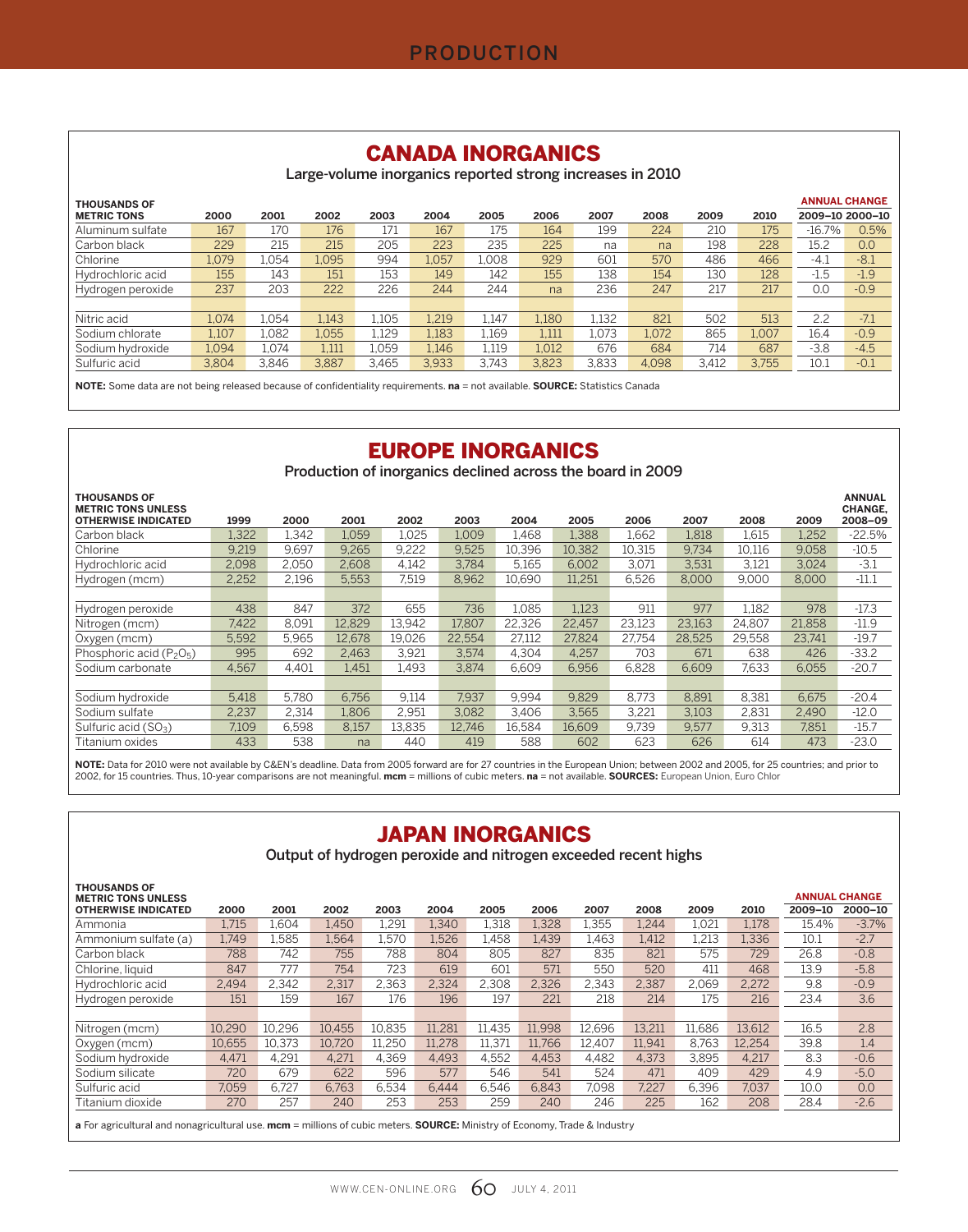## CHINA BASIC CHEMICALS

Methanol and sulfuric acid led their sectors in output growth

| <b>THOUSANDS OF</b>     |        |        |        |        |        |        |        |        |        |        |        |       | <b>ANNUAL CHANGE</b> |
|-------------------------|--------|--------|--------|--------|--------|--------|--------|--------|--------|--------|--------|-------|----------------------|
| <b>METRIC TONS</b>      | 2000   | 2001   | 2002   | 2003   | 2004   | 2005   | 2006   | 2007   | 2008   | 2009   | 2010   |       | 2009-10 2000-10      |
| <b>ORGANICS</b>         |        |        |        |        |        |        |        |        |        |        |        |       |                      |
| Benzene (pure)          | 1.850  | 1.988  | 2.131  | 2.408  | 2.556  | 3.061  | 3.441  | 4.069  | 4.034  | 4.638  | 5.530  | 19.2% | 11.6%                |
| Caprolactam             | 164    | 152    | 170    | 201    | 228    | 214    | 291    | 299    | 290    | na     | na     | na    | na                   |
| Ethylene                | 4.743  | 4.807  | 5.414  | 6,118  | 6.266  | 7.555  | 8.765  | 10.477 | 10,256 | 10.697 | 14.188 | 32.6  | 11.6                 |
| Methanol (refined)      | 1.967  | 2.065  | 2.110  | 2.989  | 4.406  | 5.356  | 7.623  | 10.764 | 11.263 | 11.334 | 15.740 | 38.9  | 23.1                 |
|                         |        |        |        |        |        |        |        |        |        |        |        |       |                      |
| <b>INORGANICS</b>       |        |        |        |        |        |        |        |        |        |        |        |       |                      |
| Hydrochloric acid (31%) | 4.454  | 4.705  | 4.926  | 5.276  | 6.007  | 6.582  | 7.306  | 7.476  | 7.571  | 8.035  | 8.390  | 4.4   | 6.5                  |
| Sodium carbonate        | 9.199  | 9,144  | 10.189 | 11.075 | 12.668 | 14.211 | 15.972 | 17.718 | 18.813 | 20.014 | 20.293 | 1.4   | 8.2                  |
| Sodium hydroxide        | 7.123  | 7.880  | 8.227  | 9.399  | 10.603 | 12.400 | 15.118 | 17.593 | 18.522 | 18.910 | 20,866 | 10.3  | 11.3                 |
| Sulfuric acid           | 23.888 | 26.963 | 29.674 | 33.191 | 38.249 | 44.621 | 48.603 | 53.907 | 51.101 | 59.584 | 70.601 | 18.5  | 11.4                 |
|                         |        |        |        |        |        |        |        |        |        |        |        |       |                      |

**na** = not available. **SOURCE:** China National Chemical Information Center

#### U.S. PLASTICS

Polyvinyl chloride and copolymers grew more rapidly than other resins last year

| <b>THOUSANDS OF</b>      |       |       |       |       |       |       |       |       |       |       |       |                 | <b>ANNUAL CHANGE</b> |
|--------------------------|-------|-------|-------|-------|-------|-------|-------|-------|-------|-------|-------|-----------------|----------------------|
| <b>METRIC TONS</b>       | 2000  | 2001  | 2002  | 2003  | 2004  | 2005  | 2006  | 2007  | 2008  | 2009  | 2010  | 2009-10 2000-10 |                      |
| Polyethylene             |       |       |       |       |       |       |       |       |       |       |       |                 |                      |
| Low-density (a.b)        | 3.436 | 3.491 | 3.647 | 3.540 | 3.763 | 3.558 | 3.586 | 3.596 | 3.176 | 3.024 | 3.057 | 1.1%            | $-1.2%$              |
| Linear low-density (a,b) | 3,607 | 4.659 | 5,139 | 5.052 | 5.640 | 5.395 | 5.919 | 6.162 | 5.469 | 5.954 | 6.255 | 5.1             | 5.7                  |
| High-density (b,c)       | 6.336 | 6.933 | 7.243 | 7.125 | 7.960 | 7.328 | 7.966 | 8.265 | 7.369 | 7.691 | 7.660 | $-0.4$          | 1.9                  |
| Polypropylene (d)        | 7,139 | 7.228 | 7.691 | 8.013 | 8.415 | 8.149 | 8.442 | 8.820 | 7.606 | 7.540 | 7,826 | 3.8             | 0.9                  |
| Polystyrene (e)          | 3.104 | 2.773 | 3.025 | 2.900 | 3.062 | 2.854 | 2.807 | 2.728 | 2.368 | 2.207 | 2.293 | 3.9             | $-3.0$               |
| Polyvinyl chloride &     | 6.551 | 6.467 | 6.939 | 6.669 | 7,251 | 6.921 | 6.758 | 6.625 | 5.663 | 5.785 | 6,358 | 9.9             | $-0.3$               |
| copolymers (d)           |       |       |       |       |       |       |       |       |       |       |       |                 |                      |

**a** Density 0.940 and below. **b** Data include Canadian production from 2001. **c** Density above 0.940. **d** Data include Canadian and Mexican production. **e** Data include Canadian production. **SOURCE:** American Plastics Council

## EUROPE PLASTICS

The recession squeezed plastics volumes in 2009

| <b>THOUSANDS OF</b>      |        |        |        |        |        |        |        |        |        |        |        | <b>ANNUAL</b><br><b>CHANGE.</b> |
|--------------------------|--------|--------|--------|--------|--------|--------|--------|--------|--------|--------|--------|---------------------------------|
| <b>METRIC TONS</b>       | 1999   | 2000   | 2001   | 2002   | 2003   | 2004   | 2005   | 2006   | 2007   | 2008   | 2009   | 2008-09                         |
| Polyethylene             | 10,223 | 10.579 | 11.487 | 11.599 | 11.942 | 13.859 | 14.529 | 13.550 | 14.043 | 13.868 | 12,558 | $-9.4%$                         |
| Polystyrene              | 675    | 331    | 2.410  | 2.550  | 2.540  | 1.790  | 1.859  | na     | na     | na     | na     | na                              |
| Acrylonitrile-butadiene- | 971    | 1.038  | 466    | 793    | 495    | 811    | 891    | 690    | 742    | 682    | 475    | $-30.4$                         |
| styrene                  |        |        |        |        |        |        |        |        |        |        |        |                                 |
| Polyvinyl chloride       | 3.209  | 4.893  | 5,681  | 6.531  | 6.694  | 6.485  | 6.594  | 7.008  | 6.885  | 7.375  | 5.940  | $-19.5$                         |
|                          |        |        |        |        |        |        |        |        |        |        |        |                                 |
| Epoxy resins             | 393    | 419    | 215    | 464    | 356    | 633    | 693    | 801    | 788    | 719    | 580    | $-19.3$                         |
| Polypropylene            | 6.524  | 6.984  | 7.526  | 8.113  | 8.638  | 9.237  | 9.424  | 9.520  | 9.464  | 8.688  | na     | na                              |
| Polyamides               | 766    | 1.412  | 1.209  | 1.833  | 1.769  | 2.052  | 2.119  | 1,940  | 1.963  | 1.828  | 1,539  | $-15.8$                         |
| Synthetic rubber         | 2.239  | 2.342  | 2.691  | 3.250  | 3.713  | 4.415  | 4.170  | 4,391  | 4.175  | 3,973  | 3,416  | $-14.0$                         |

**NOTE:** Data for 2010 were not available by C&EN's deadline. Data from 2005 forward are for 27 countries in the European Union; between 2002 and 2005, for 25 countries; and<br>prior to 2002, for 15 countries. Thus, 10-year co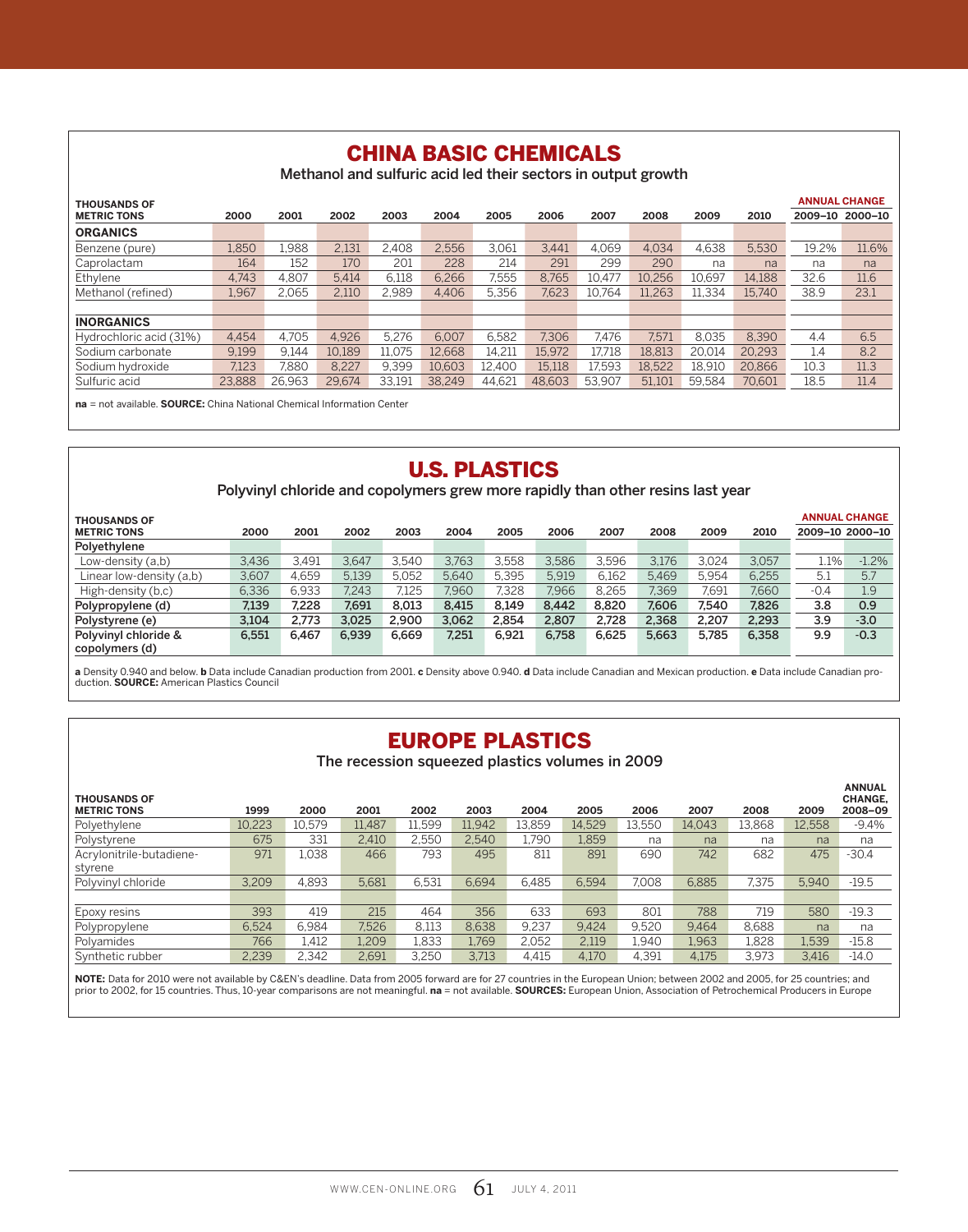#### CANADA PLASTICS

Polyethylene saw a tiny increase in 2010

**ANNUAL CHANGE**

| <b>THOUSANDS OF</b>     |       |       |       |       |       |       |       |       |       |       |       |       | <b>ANNUAL CHANGE</b> |
|-------------------------|-------|-------|-------|-------|-------|-------|-------|-------|-------|-------|-------|-------|----------------------|
| <b>METRIC TONS</b>      | 2000  | 2001  | 2002  | 2003  | 2004  | 2005  | 2006  | 2007  | 2008  | 2009  | 2010  |       | 2009-10 2000-10      |
| Polvesters, unsaturated | 120   | 115   | 113   | 139   | 100   | 90    |       | 62    | 53    | ささ    | 38    | 15.2% | $-10.9%$             |
| Polyethylene (a)        | 2.751 | 3.035 | 3.330 | 3.083 | 3.587 | 3.366 | 3.594 | 3.736 | 3.282 | 3.881 | 3.885 | 0.1   | 3.5                  |
| Polystyrene (b)         | 203   | 186   | 195   | 183   | 207   | 198   | 195   | 83    | na    | na    | na    | na    | na                   |

**NOTE:** Some data are not being released because of confidentiality requirements. **a** Includes high-, low-, and linear low-density polyethylene. **b** Includes acrylonitrile-butadiene-styrene. **na** = not available. **SOURCE:** Statistics Canada

#### ASIA PLASTICS

Most plastics enjoyed some growth last year

| <b>THOUSANDS OF</b>                 |       |       |       |       |       |       |       |       |       |       |       |        | <b>ANNUAL CHANGE</b> |
|-------------------------------------|-------|-------|-------|-------|-------|-------|-------|-------|-------|-------|-------|--------|----------------------|
| <b>METRIC TONS</b>                  | 2000  | 2001  | 2002  | 2003  | 2004  | 2005  | 2006  | 2007  | 2008  | 2009  | 2010  |        | 2009-10 2000-10      |
| <b>JAPAN</b>                        |       |       |       |       |       |       |       |       |       |       |       |        |                      |
| Polyethylene                        | 3.342 | 3.294 | 3.176 | 3.165 | 3,238 | 3,240 | 3.166 | 3,232 | 3.089 | 2,805 | 2,964 | 5.7%   | $-1.2%$              |
| Polyethylene terephthalate          | 1,308 | 1.243 | 1.211 | 1,076 | 1,195 | 1.126 | 1.110 | 1.104 | 1.052 | 760   | 912   | 20.0   | $-3.5$               |
| Polypropylene                       | 2,721 | 2,696 | 2,641 | 2,751 | 2,908 | 3,063 | 3.049 | 3.087 | 2,871 | 2,411 | 2.709 | 12.4   | 0.0                  |
| Polystyrene                         | 2.024 | 1.810 | 1.837 | 1.801 | 1.824 | 1.734 | 1.745 | 1.749 | 1,596 | 1.245 | 1.385 | 11.2   | $-3.7$               |
| Polyvinyl chloride                  | 2,410 | 2,195 | 2,225 | 2,164 | 2,153 | 2,151 | 2,146 | 2,162 | 1,797 | 1.668 | 1.749 | 4.9    | $-3.2$               |
| Epoxy resins                        | 243   | 192   | 201   | 195   | 215   | 211   | 229   | 239   | 214   | 149   | 188   | 26.2   | $-2.5$               |
| Phenolic resins                     | 262   | 232   | 242   | 261   | 287   | 280   | 284   | 295   | 287   | 227   | 284   | 25.1   | 0.8                  |
| Polycarbonate                       | 354   | 370   | 386   | 409   | 411   | 431   | 413   | 418   | 347   | 280   | 369   | 31.8   | 0.4                  |
| Synthetic rubber                    | 1,590 | 1,466 | 1.522 | 1.577 | 1.616 | 1.627 | 1.607 | 1.655 | 1.651 | 1.300 | 1.595 | 22.7   | 0.0                  |
|                                     |       |       |       |       |       |       |       |       |       |       |       |        |                      |
| <b>SOUTH KOREA</b>                  |       |       |       |       |       |       |       |       |       |       |       |        |                      |
| Acrylonitrile-butadiene-<br>styrene | 777   | 932   | 1,120 | 1,143 | 1.105 | 980   | 1.077 | 1,145 | 1,056 | 1,192 | 1,243 | 4.3%   | 4.8%                 |
| Polyethylene, high-density          | 1.706 | 1.839 | 1.871 | 1.925 | 1.882 | 1.949 | 1.936 | 1,984 | 2.031 | 2.210 | 2.046 | $-7.4$ | 1.8                  |
| Polyethylene, low-density           | 1,576 | 1,614 | 1.624 | 1,627 | 1,706 | 1.744 | 1.728 | 1.790 | 1,783 | 1.893 | 1,983 | 4.8    | 2.3                  |
| Polypropylene                       | 2,413 | 2,485 | 2.622 | 2,811 | 2,930 | 3,013 | 3.040 | 3,240 | 3,391 | 3,756 | 3,931 | 4.7    | 5.0                  |
| Polystyrene                         | 1,212 | 1,354 | 1,361 | 1.427 | 1,176 | 1,093 | 1.009 | 1,072 | 1,014 | 952   | 1,089 | 14.4   | $-1.1$               |
| Polyvinyl chloride                  | 1,191 | 1,238 | 1.244 | 1,278 | 1,306 | 1,184 | 1,203 | 1,161 | 1.164 | 1,142 | na    | na     | na                   |
|                                     |       |       |       |       |       |       |       |       |       |       |       |        |                      |
| <b>TAIWAN</b>                       |       |       |       |       |       |       |       |       |       |       |       |        |                      |
| Acrylonitrile-butadiene-<br>styrene | 1.067 | 985   | 1.078 | 1,105 | 1.166 | 1,215 | 1.274 | 1,324 | 1.130 | 1.245 | 1.365 | 9.6%   | 2.5%                 |
| Polyester resin                     | 198   | 204   | 219   | 212   | 185   | 168   | 162   | 168   | 144   | 114   | 120   | 5.3    | $-4.9$               |
| Polyethylene, high-density          | 306   | 510   | 507   | 547   | 537   | 515   | 521   | 577   | 512   | 578   | 544   | $-5.9$ | 5.9                  |
| Polyethylene, low-density           | 273   | 477   | 492   | 536   | 609   | 663   | 597   | 700   | 623   | 661   | 691   | 4.5    | 9.7                  |
| Polypropylene                       | 564   | 773   | 830   | 937   | 1.020 | 1,098 | 1,174 | 1,262 | 1.179 | 1,231 | 1.215 | $-1.3$ | 8.0                  |
| Polystyrene                         | 711   | 866   | 848   | 858   | 817   | 830   | 713   | 761   | 638   | 777   | 845   | 8.8    | 1.7                  |
| Polyurethane resin                  | 185   | 170   | 189   | 193   | 214   | 195   | 191   | 184   | 169   | 164   | 205   | 25.0   | 1.0                  |
| Styrene-butadiene rubber            | 83    | 81    | 78    | 69    | 108   | 96    | 102   | 112   | 102   | 93    | 101   | 8.6    | 2.0                  |
| Polybutadiene rubber                | 50    | 52    | 52    | 54    | 56    | 53    | 50    | 54    | 50    | 53    | 59    | 11.3   | 1.7                  |

**na** = not available. **SOURCES:** Japan's Ministry of Economy, Trade & Industry; Korea National Statistical Office, Republic of Korea; Petrochemical Industry Association of Taiwan; Taiwan's Ministry of Economic Affairs

#### U.S. SYNTHETIC FIBERS

All noncellulosic fibers bounced back, but cellulosic fibers remained unchanged

|                                 |       |       |       |                   |       |       |       |       |       |        |       |         | <b>ANNUAL CHANGE</b> |
|---------------------------------|-------|-------|-------|-------------------|-------|-------|-------|-------|-------|--------|-------|---------|----------------------|
| <b>THOUSANDS OF METRIC TONS</b> | 2000  | 2001  | 2002  | 2003              | 2004  | 2005  | 2006  | 2007  | 2008  | 2009   | 2010  |         | 2009-10 2000-10      |
| <b>NONCELLULOSIC FIBERS</b>     |       |       |       |                   |       |       |       |       |       |        |       |         |                      |
| Nylon                           | 1,215 | 1,019 | 1.112 | 1.115             | .142  | 1.082 | 1.023 | 937   | 732   | 592    | 616   | 4.0%    | $-6.6%$              |
| Olefin                          | 1.461 | 1.316 | 1,397 | 1,374             | 1.388 | 1,403 | 1.290 | 1,294 | 1.090 | 922    | 1,037 | 12.5    | $-3.4$               |
| Polyester                       | 1.775 | 1.474 | 1.494 | 1,39 <sup>1</sup> | 1.492 | 1.403 | 1.304 | 1,235 | 1.061 | 907    | 1,088 | 19.9    | $-4.8$               |
|                                 |       |       |       |                   |       |       |       |       |       |        |       |         |                      |
| <b>CELLULOSIC FIBERS</b>        |       |       |       |                   |       |       |       |       |       |        |       |         |                      |
| Acetate (a) & rayon             | 158   | 103   | 81    | 75                | 67    | 49    | 27    | 27    | 27    | $\cap$ | 27    | $0.0\%$ | $-16.1%$             |
|                                 |       |       |       |                   |       |       |       |       |       |        |       |         |                      |

**a** Includes diacetate and triacetate; excludes production for cigarette filters. **SOURCE:** Fiber Economics Bureau